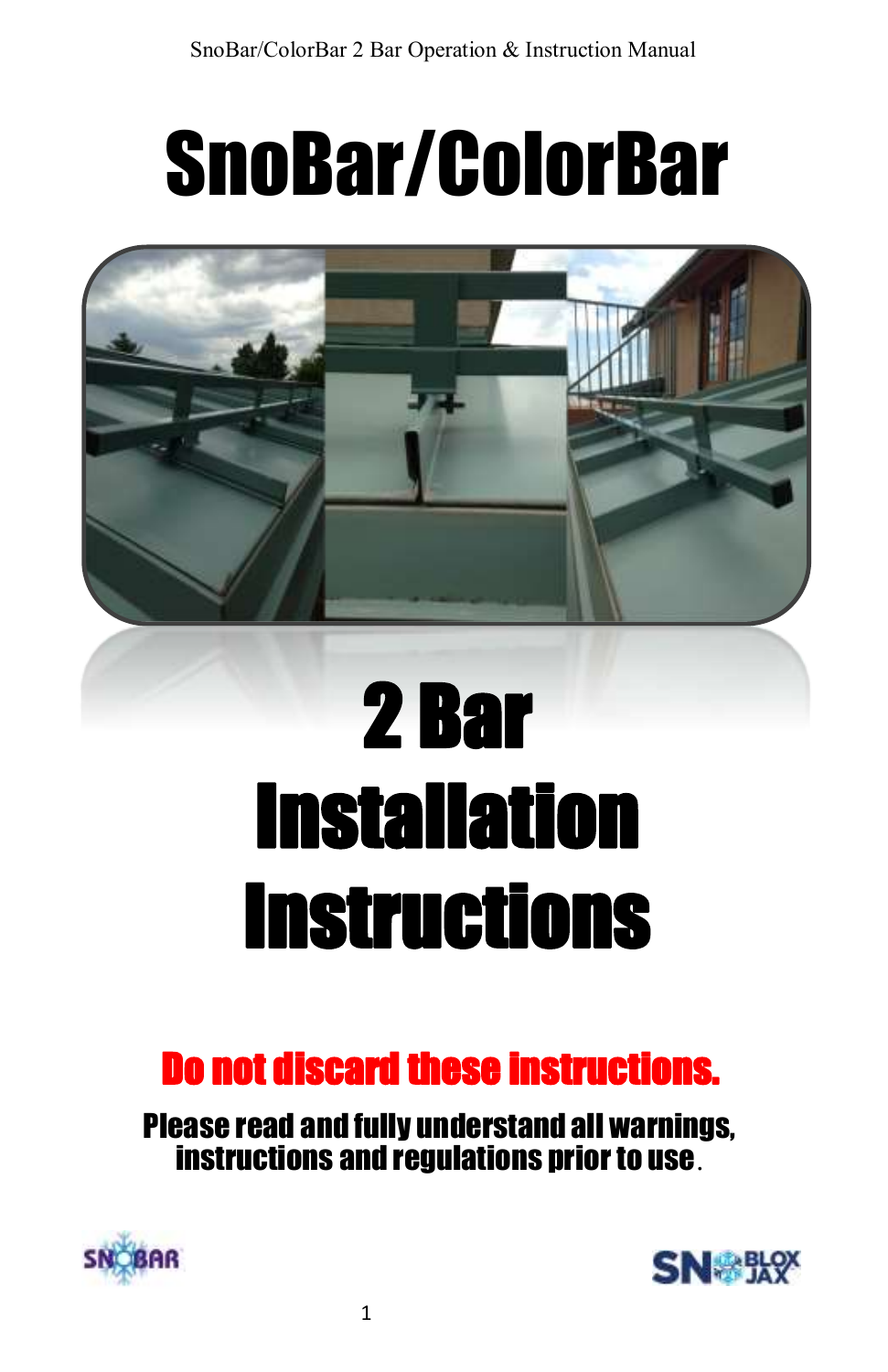### **Table of Contents**

### **Before Installing the SnoBar/ColorBar Bar System**

Read the **DESIGN CONSIDERATIONS** on page 9-10. Always make sure the roof panels are properly attached to the structure at a fixed point.

#### **NOTE:**

Standing Seam Roof Clips normally **DO NOT** provide a fix point for floating roof panels. The standing seam panels must be attached with enough fasteners to withstand the added load incurred by retained snow. If unsure, please consult with a professional metal roofing installer.



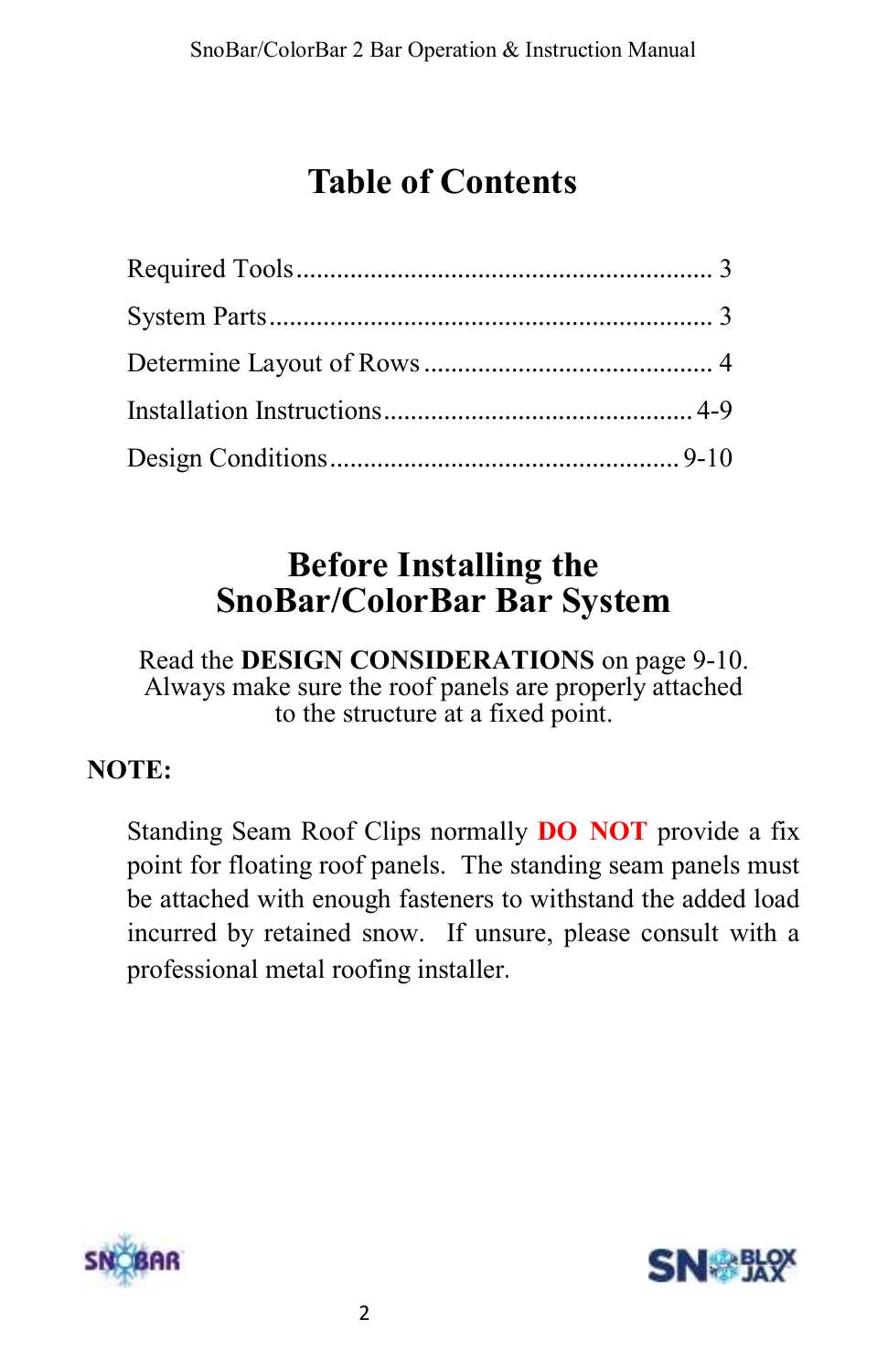#### **REQUIRED TOOLS:**

Recommended tools for SnoBar/ColorBar installation.

- Hammer for installing the SnoBar plastic end caps
- Drill Gun with 3/8" Nut Driver for driving Tek Screws
- Torque Wrench that reads into in/lbs *(inch pounds)*
- 3/16" Allen Bit for tightening set screws
- 9/16" socket for tightening the RoofClamp top bolts
- Flex Pivot Bit for Drill Gun helps on shorter seams.
- Tape Measure
- Hacksaw
- Deburring File
- Pencil

#### **SYSTEM PARTS**:

Verify quantities of the parts against the packing slip. Your system should include:

- RoofClamps with cup tip set screws, top bolts and washers
- RC-2B Brackets
- Bars
- Self-Drilling Tek Screws
- End Caps (only for SnoBar)
- Splice Connectors (only for connecting multiple ColorBars)
- Optional Ice Stoppers (If ordered with your project).



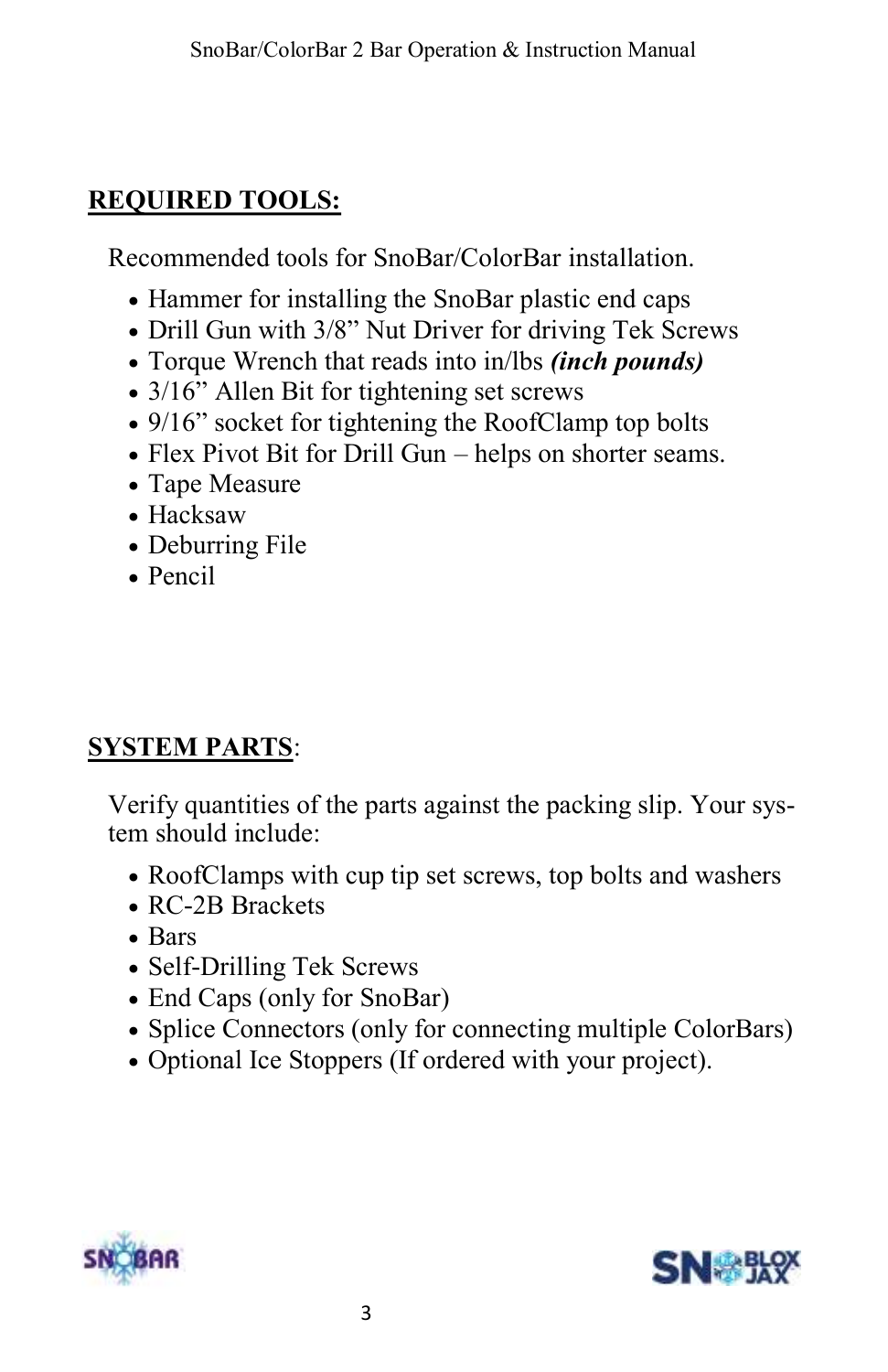#### **DETERMINE LAYOUT OF ROWS:**

Refer to the layout that was provided when the system was purchased. If no layout was provided, then a preliminary basic layout would be one row 12" up from the eave (or over the load bearing wall) and all additional rows will be spaced evenly up the slope.

For example, if the roof, from eave to ridge, is 26'-0", and you were putting on two rows, you would put the first row at 12" up from the eave (or over the load bearing wall), and the second row would be put at 13'-6" from the eave edge (or 12'-6" from the first bar).

#### **Make sure all workers are properly harnessed and anchored to the roof according to OSHA fall protection guidelines.**

#### **Never use the SnoBar/ColorBar system as a tie off point.**

#### **INSTALLATION INSTRUCTIONS:**

- Never extend the bar more than 3" past the last clamp on the end of a row or a row terminating in a valley.
- Bars may have to be cut to length depending on panel width. Do not discard any cutoffs until the job is completed.
- Short sections of SnoBar or ColorBar must span at least **two seams.** In a continuous run of SnoBar or ColorBar, cutting of the bar may be required to avoid having a short bar at one seam.  $\mathbf{A}$  short bar clamped to a single seam is not acceptable and will fail. BAR







4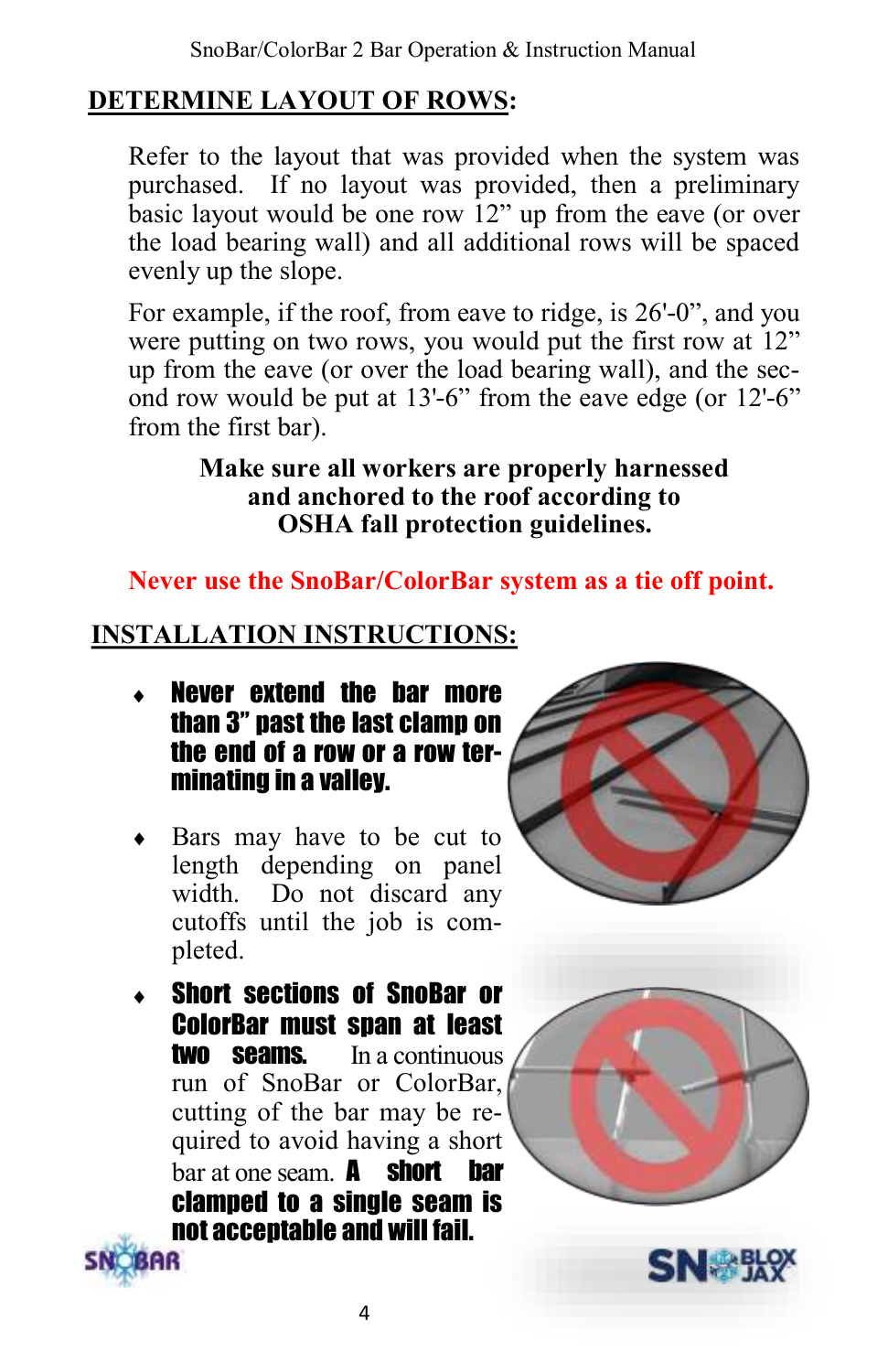1. Install all 3 set screws into all of the RCT clamps with the cupped tips pointing inward towards the seam. Leave just enough room between screw tips for the clamps to slide over the seam.



Next, mount the RC-2B bracket on top of the RoofClamp so the large hole in the RC-2B bracket



aligns with the threaded hole on top of the RoofClamp. The four smaller holes on the face of the RC-2B bracket will be facing upslope. Use the supplied top bolt and washer to attach the RC-2B bracket onto the RoofClamp using a 9/16" socket. Torque the top bolts to 90 in/lbs. This will be re-

ferred hereafter as the RoofClamp/RC-2B assembly.

2. Based on the manufacturer's recommended spacing layout, measure 12" to 18" up the seam from the eave (if there is an

overhang, place the first row over the load bearing wall). Mark with a pencil at the farthest seam starting at the left. Then mark the same distance from the eave on the seam just short of the length of the bar you are installing. For example: If installing a full 12' section of bar you would want the 2nd mark to be just short of 12' from the 1st mark. Be sure



the two seams are not wider than the length of bar that you are installing. Do not place the clamps over clips whenever possible to avoid restricting the thermal expansion of the panels.



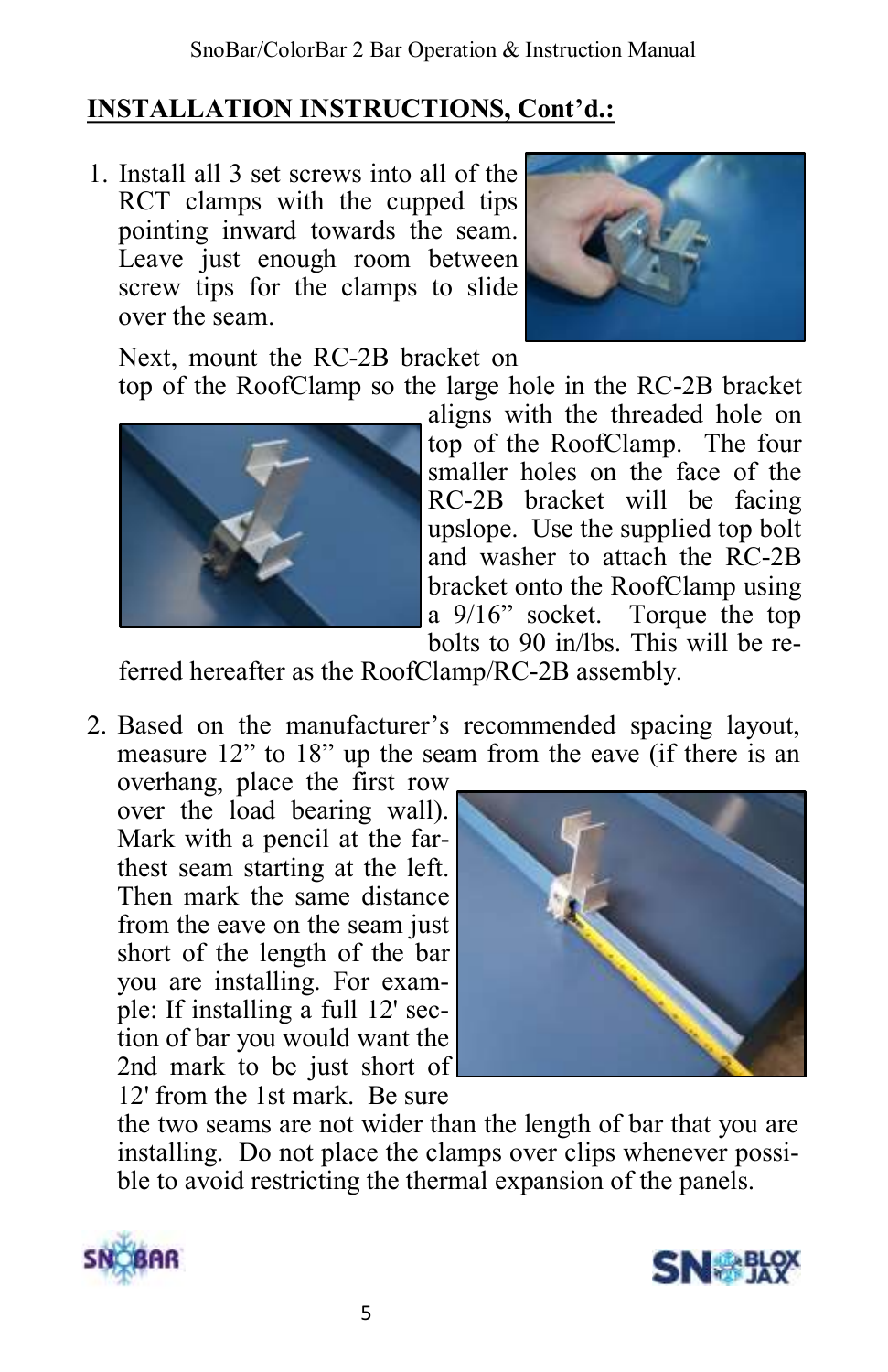**3.** Set the first RoofClamp/RC-2B assembly onto the furthest left seam of the bar section at your 1st pencil mark. Hand tighten

the set screws to the seam, making sure that the clamp is centered and the bottom of the clamp is pressed down tight to top of seam. The (4) holes in the bar receiver section of the RoofClamp/RC-2B assembly should be facing upslope when properly mounted onto the seam. While putting



downward pressure on the assembly, torque the 3 set screws in the RoofClamp to 90 inch/lbs. Repeat this step to install a second RoofClamp/RC-2B assembly on the furthest right seam as marked in Step 2.

4. Place a full section of bar down into the lower receiver of the two RoofClamp/RC-2B assemblies (do not attach bars to assemblies yet). This section of bar will be used as a straight edge to install the remaining RoofClamp/RC-2B assemblies for that bar section. These should only be set in place with the set screws being hand tightened.

**Once all RoofClamp/RC-2B assemblies in the bar section are installed, torque all set screws to 90 inch/lbs. while applying downward pressure to the bar.** 





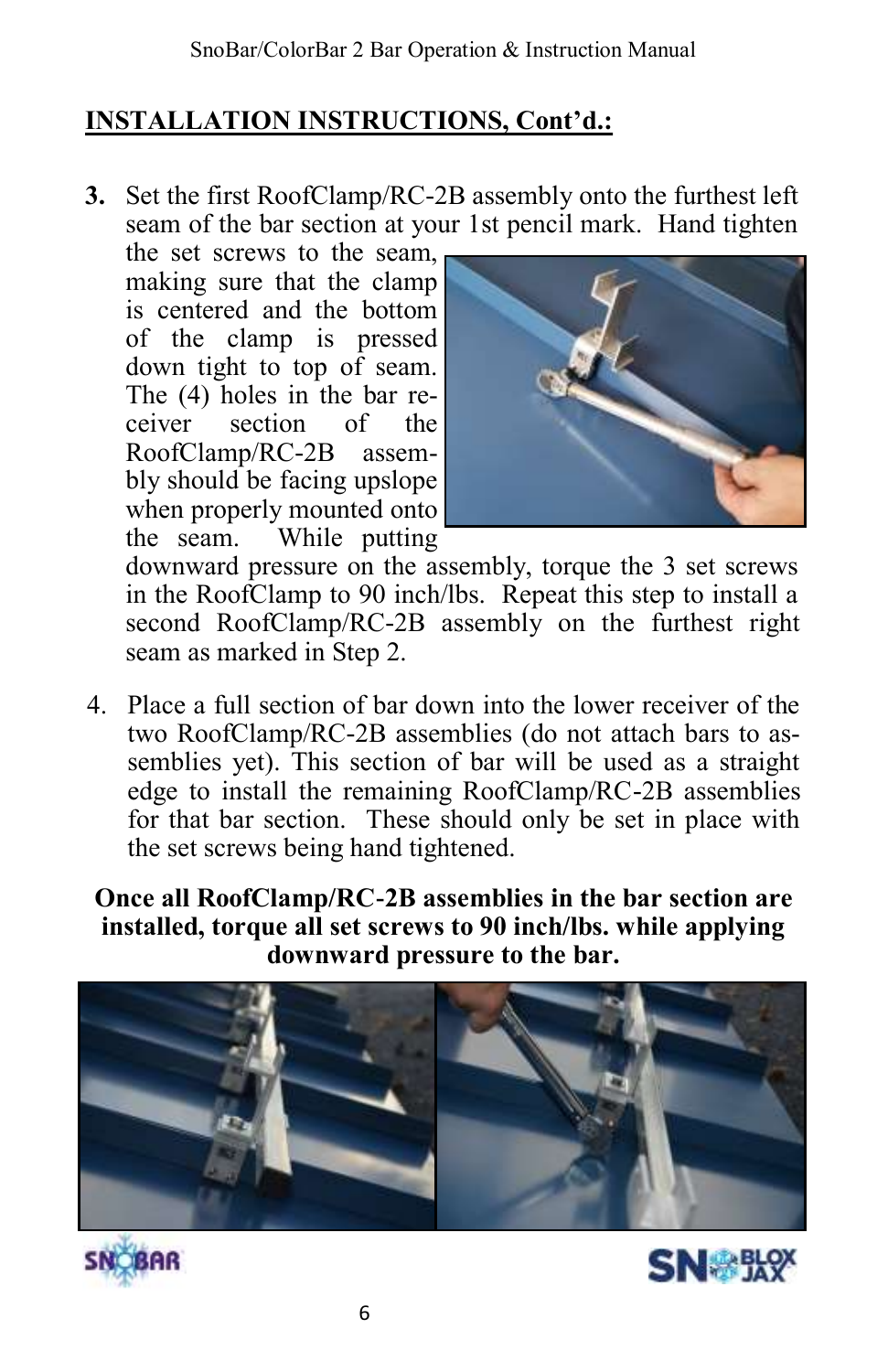5. If using the 1" square SnoBar, install the supplied Plastic End Caps at each end of the SnoBar. Be sure to de-burr any field cut bars prior to installing End Caps.



**If using the aluminum ColorBar, disregard this step.** 

6. Set 2 bars into the RoofClamp/RC-2B assemblies, making sure not to extend more than 3<sup>"</sup> past the last RoofClamp/RC-2B assembly at the end of the row. Make sure the bar is seated tightly in both RoofClamp/RC-2B assemblies. Apply downward pressure to the bars while installing the (4) Tek Screws through the back of the RoofClamp/RC-2B assembly into the SnoBar or ColorBar. Follow the same procedures for each clamp as you progress down the section of bar.



**Repeat these 6 steps for each full section of bar until the row is completed.**



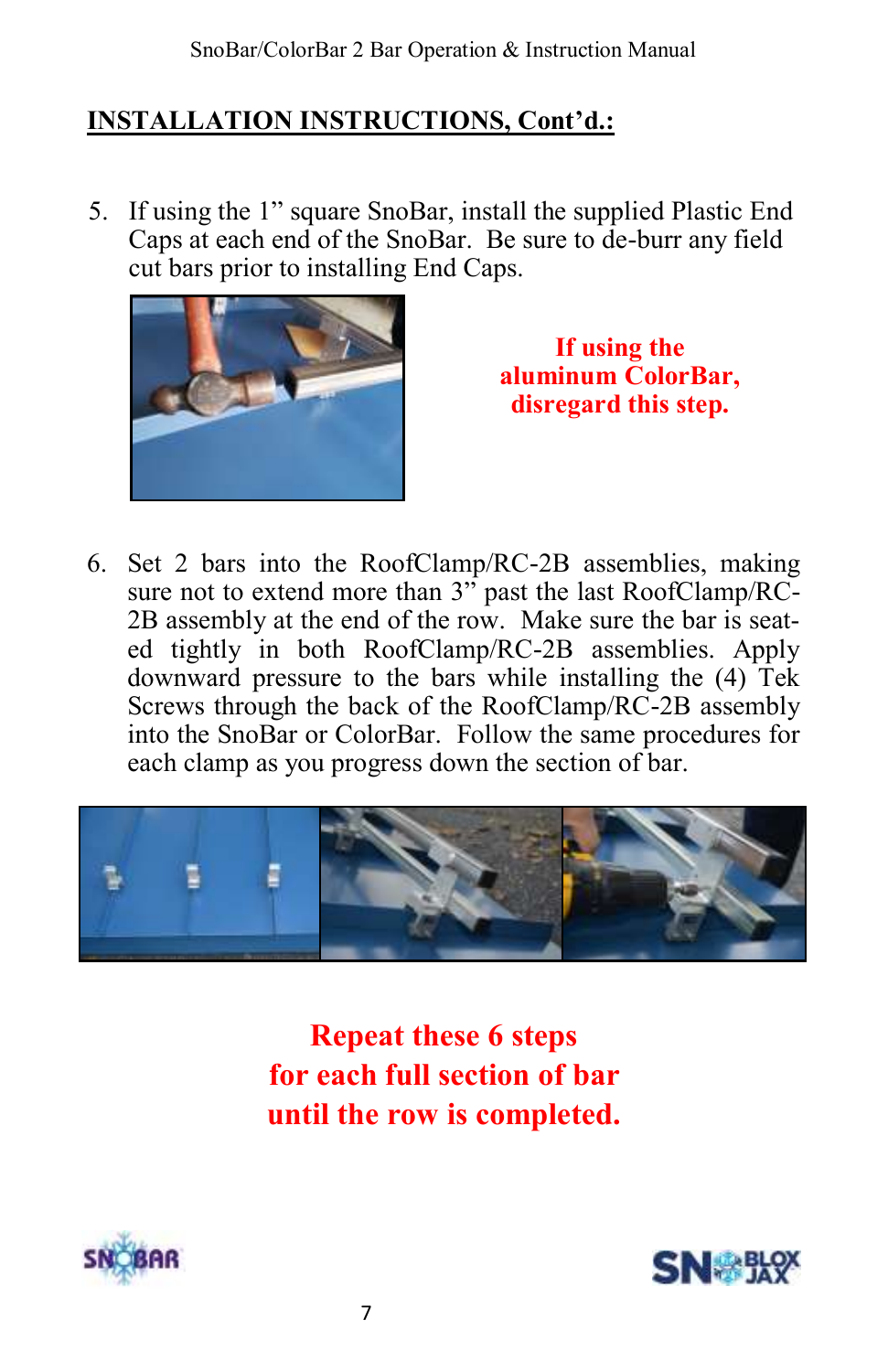7. When the optional IceStoppers are installed, the short leg of the IceStopper should be facing upslope with the Tek screw holes lining up with the upslope side of the lower bar. If installing one IceStopper per panel, then center between clamps. Hold tightly to the upslope side of the lower bar and install  $(2)$ Tek Screws while applying downward pressure. On panels 18" or wider, use two or three IceStoppers spaced equally between panel seams.

If you did not order IceStoppers with your system and you experience snow and ice sliding under the bars, they can easily be added in the future.



8. **For SnoBar**, butt joints should always be centered in the panel valley with no more than a 2" gap between butted ends. Some panels require the bars to be cut to obtain correct seam spacing.

**For ColorBar**, the supplied Splice Connectors create a continuous run of bar therefore the bar ends should be no further than 1/8" apart. ColorBar butt joint connections can be made anywhere along the row other than inside the clamp, as long as the splice connectors are properly installed with 1 Tek screw each.





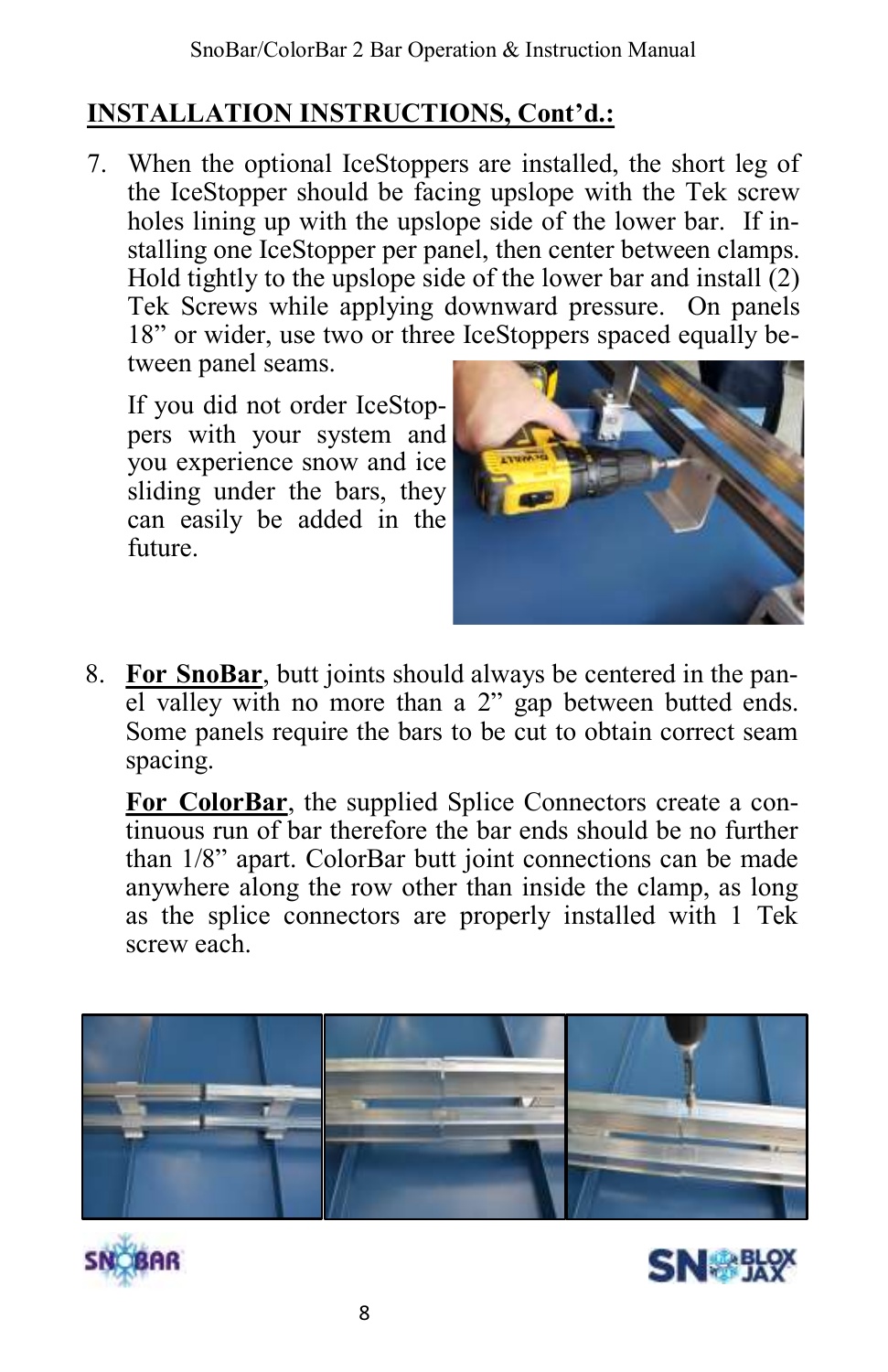9. Space additional rows of SnoBar or ColorBar evenly up the slope, always measuring from the eave edge according to the manufacturer's recommended spacing layout. This gives the best protection against snow and ice slides while providing balanced structural loading across the entire roof structure. If you have any questions or need spacing assistance, please call us at 800-766-5291.

#### **Action Manufacturing LLC and/or IceBlox, Inc is not responsible if any system failure occurs from improper installation, improper panel attachment, improper roof system installation, or inadequate spacing layout of the SnoBar or ColorBar system.**

#### **DESIGN CONDITIONS**:

- 1. All loads incurred by the SnoBar/ColorBar System will be transferred to the panels. Therefore, proper panel attachment to substrate/structure is necessary to prevent roof panels from sliding under snow load. New and existing structures must be evaluated to insure that they can withstand retained snow loads. (In instances where there is an overhang at the eave edge, it is imperative to make sure that the overhang can hold the accumulated snow load, otherwise, the first row of SnoBar or ColorBar should occur at the bearing wall.)
- 2. It is not recommended to place the SnoBar/ColorBar System in isolated areas such as over doorways, vents and partial roof areas. Please call for special design considerations in these areas.
- 3. No snow retention system is capable of retaining 100% of snow and ice from falling off of the roof. The system is designed to mitigate the dangers of sliding snow and ice.
- 4. The roof system should be a minimum of 24 gauge steel and have a seam height of at least 1". Do not use the SnoBar/ ColorBar system on seams with separate seam covers or batten strips.



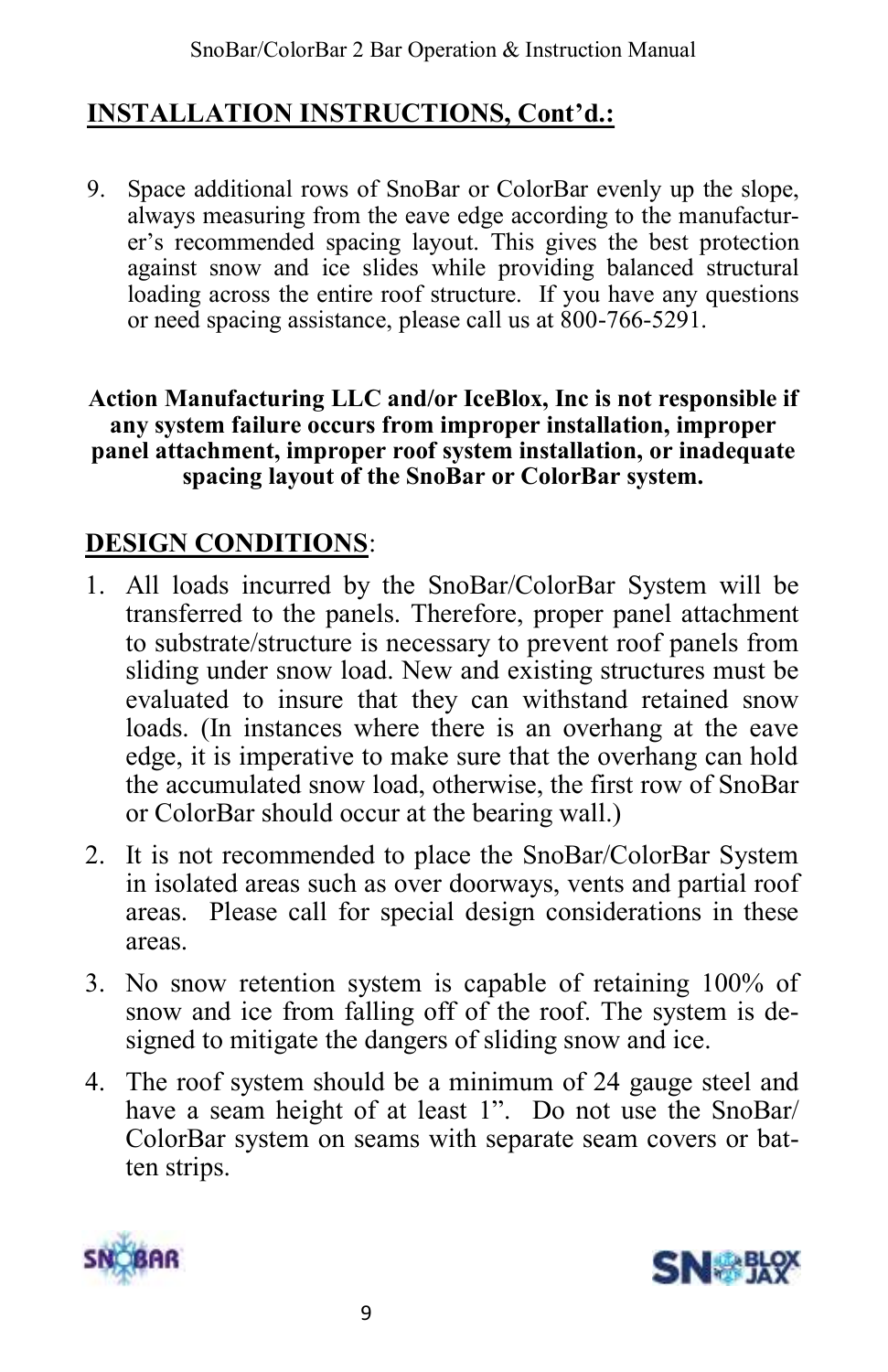#### **Design Conditions, cont'd.**

- 5. Clamp spacing varies depending on seam spacing (12"o.c. up to 42"o.c.). Clamps should be placed at **every seam**, so that the load is distributed evenly to every roof panel. Yes, we know that other manufacturers may only provide a clamp for every other seam in order to be the lowest priced, but this is very risky and usually not warrantied against failure. We design systems that last the life of the roof and back them up with a Lifetime Warranty against failure.
- 6. Designer/Architect, Installer, or Owner of the project should have knowledge of the local snow loads (ground snow load PSF/kPa), climatic conditions, roof slope, roof orientation, potential drifting, and roof design prior to installing a SnoBar or ColorBar system.
- 7. System layout is calculated using length of panels, Ground Snow Load, roof slope, snow loading, and areas needing protection from falling snow. More than one row of SnoBar/ ColorBar may be needed. We provide free design service to make sure it gets done correctly the first time. Call us at 800 766-5291 or email [support@snojax.com](mailto:support@snojax.com) with any questions.
- 8. Finally, no matter how well a system is designed, Mother Nature may create unforeseen conditions that may have not been considered, such as drifting, ice, uncharacteristic amounts of snowfall, etc. Owners must be aware of these conditions and when these extremes are reached, snow and ice should be physically removed from the roof. Snow retention systems do not prevent snow drifting on overhangs or cornices. The owner must be aware of these situations and remove them as they occur.
- **It is the sole responsibility of the Designer/Architect, Installer, or Owner to assess the suitability of using the SnoBar or ColorBar systems based on the above design considerations.**